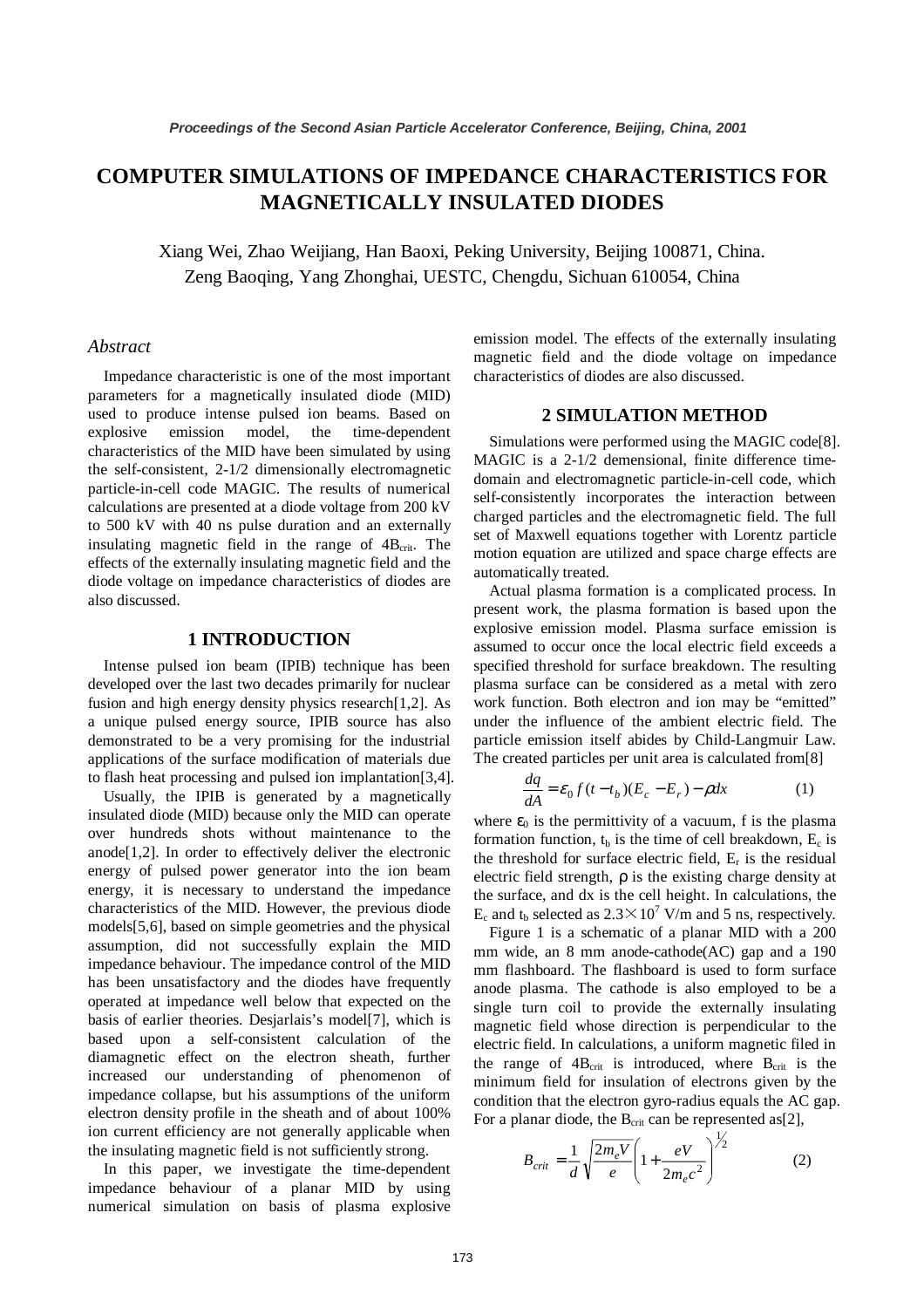where d is the AC gap, V is diode voltage,  $m_e$  is the electron rest mass, e is the electron electric-charge, and c is the velocity of light in vacuum, e.g., for d=8 mm, V=300 kV, we have  $B_{\text{crit}}$ =0.26 T.

Figure 2 shows the typically simulated diode voltage waveforms, which are similar to the TEMP source of Nuclear Physics Institute in Tomsk, Russia[3].



Figure 1: Schematic of a planar MID.



Figure 2: Waveforms of diode voltage for simulations.

## **3 RESULTS AND DISUSSION**

Figure 3 shows snapshots of the simulation electrons at 15 ns. Figure 4 and Figure 5 show the time-dependent results of the diode current and the corresponding diode impedance histories with respect to the externally magnetic field, respectively. Under the assumption of the 100% cathode transparency for ions, Figure 4 also presents the results of the diode efficiency  $K_{\text{eff}}$  ( $K_{\text{eff}} = I_i/I_d$ , where  $I_i$  and  $I_d$  are the total ion current at the extracted surface and the total diode current, respectively).

We clearly note that, as the magnetic field rises from 0 to  $4B<sub>crit</sub>$ , the electron emission is more effectively confined; the thickness of electron sheath becomes thinner and more uniform in AC gap; the peak diode current decreases rapidly; while the diode impedance at the peak of the diode voltage and the  $K_{\text{eff}}$  increase. The increase of the  $K_{\text{eff}}$  from 28% to 96% implies that more electron loss to the flashboard at lower magnetic field. Because irradiation of electrons on the flashboard surface causes the enhancement of electronic field at the flashboard surface, thus results in the rapid enhancement of ion emission. Namely, with the increase of the magnetic field, diode current may reduce, and the diode impedance is increased.

Generally, the diode impedance at the peak of the diode voltage is as low as several Ohm. At B=0, the peak diode current as high as 1000 kA. Clearly, such intense diode current creates the strong enough self-magnetic

field to pinch the electrons in the AC gap. Actually, the electrons shift along the  $E \times B$  direction. At B=2B<sub>crit</sub>, there exists electron bunches due to the electromagnetic focusing.



Figue 3: Snapshots of simulated electrons at 15ns.



Figue 4: The time-dependent diode current at various externally magnetic fields.

Figure 5 also shown the impedance generally starts out very high because no current flow across the AC gap at this moment. This is in agreement with a number of experimental results[9]. As the cathode and anode plasma formation and expanding, the diode impedance falls dramatically because the space charge causes the time-dependent rapid enhancement of ion emission. Furthermore, Figure 5 shows that the fast turn-on can achieve at the lower magnetic field. This phenomenon implies that electron irradiation is necessary at the